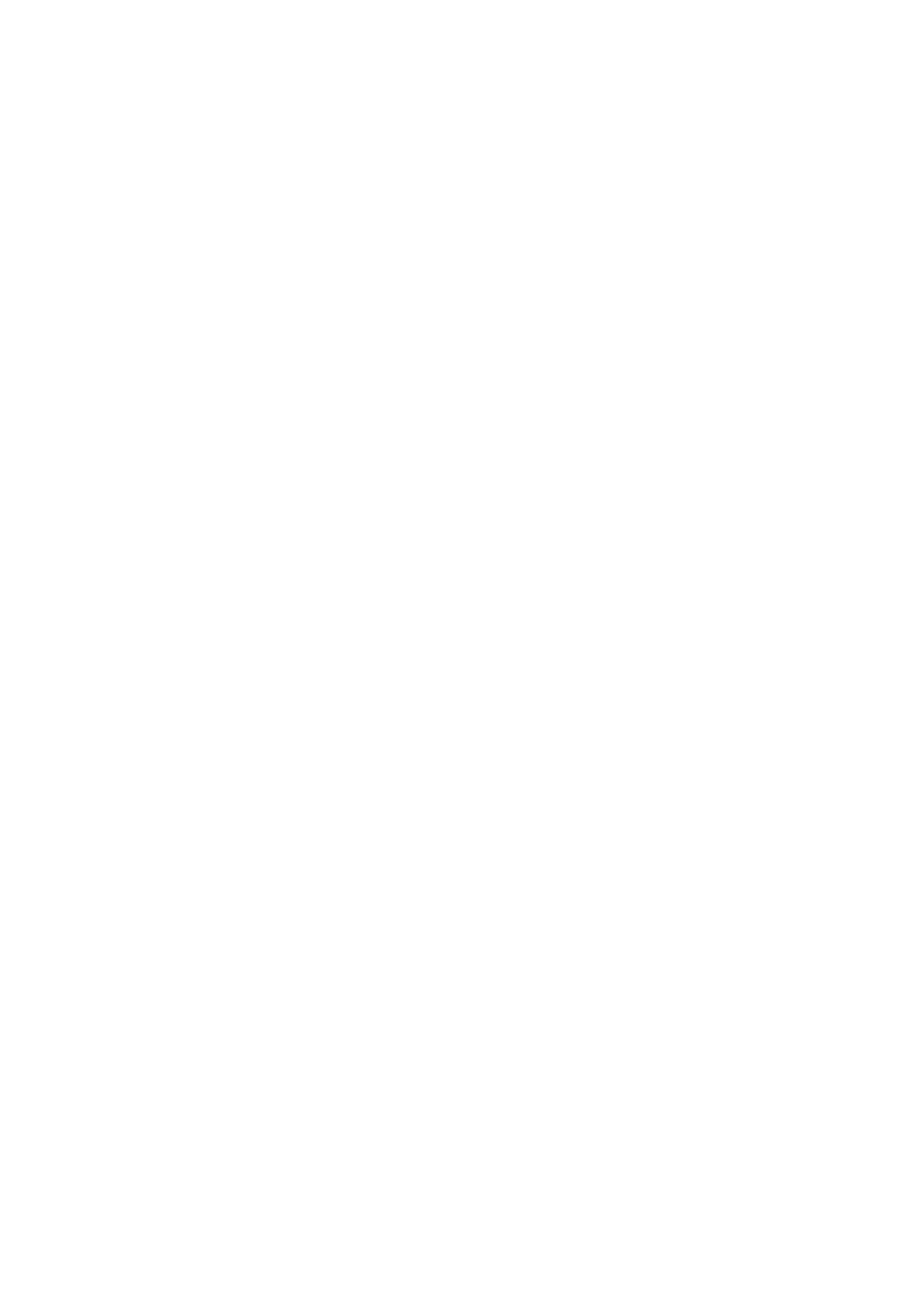#### **ELECTROTECHNOLOGY**

**Attempt SIX questions only.**

**All questions carry equal marks.**

**Marks for each part question are shown in brackets.**

- 1. Determine EACH of the following, for the circuit shown in Fig Q1:
	- (a) the current in the 1 k $\Omega$  moving coil meter;
	- (b) the value of a resistor to be placed in series with the meter to reduce the current in the meter to 1 mA. (8)



Fig Q1

2. A capacitor 'C' is connected in series with a resistor of 2 k $\Omega$  to a 150 V d.c. supply. When the capacitor is fully charged the energy stored is 4.5 J.

### Determine EACH of the following:

|     | (a) the value of the capacitor;                                                                            |     |
|-----|------------------------------------------------------------------------------------------------------------|-----|
|     | (b) the time taken for the capacitor to charge to half the supply voltage;                                 | (5) |
| (c) | the value of resistance to be added in series to increase the time found in part (b)<br>above to 1.2 secs. | (6) |

(8)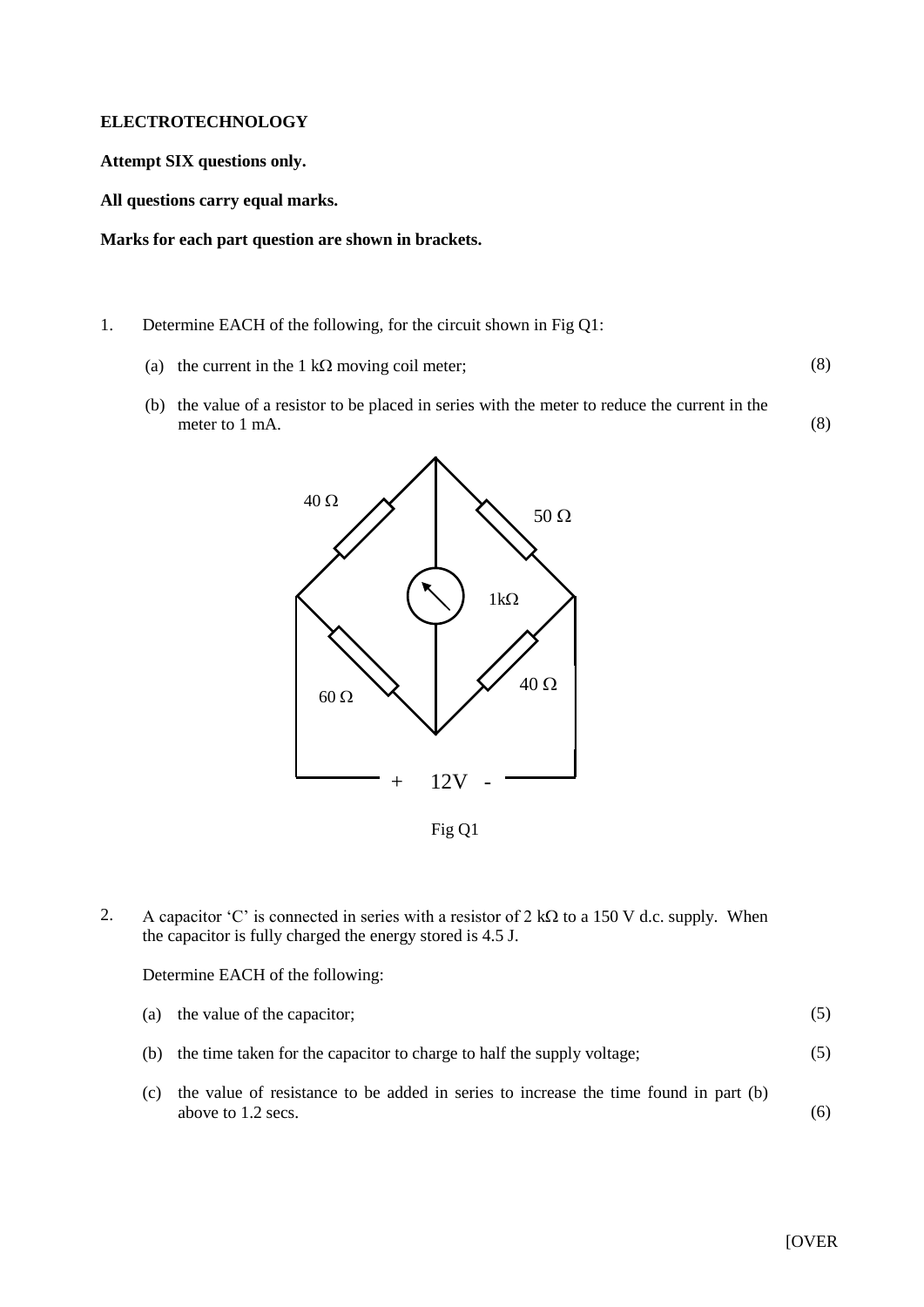3. Fig Q3 shows a two stage transistor amplifier using high gain transistors whose base currents are small enough to be neglected. The voltage between base and emitter for transistor  $T_1$  is 0.4 V. and for transistor  $T_2$  it is 0.6 V.

Determine EACH of the following:

- (a) the collector current for  $T_1$ ; (4)
- (b) the voltage at the base of  $T_2$ ; (4)
- (c) the collector current for  $T_2$ ; (4)
- (d) the steady state value of  $V_{\text{OUT}}$ .





4. A capacitor connected in series with a resistor is tested on 240 V 50 Hz and the current is found to be 3.6 A. When the frequency is raised to 100 Hz the current increases to 4.8 A.

Determine EACH of the following:

|  | (a) the values of the resistor and the capacitor; |  |
|--|---------------------------------------------------|--|
|--|---------------------------------------------------|--|

(b) the power factor of the circuit at 50 Hz;

(c) the value of an inductor which, when connected in series with the pair, will give the same current of 3.6 A at 50 Hz but with a lagging power factor equal to the value obtained in part (b).

(6)

(4)

(4)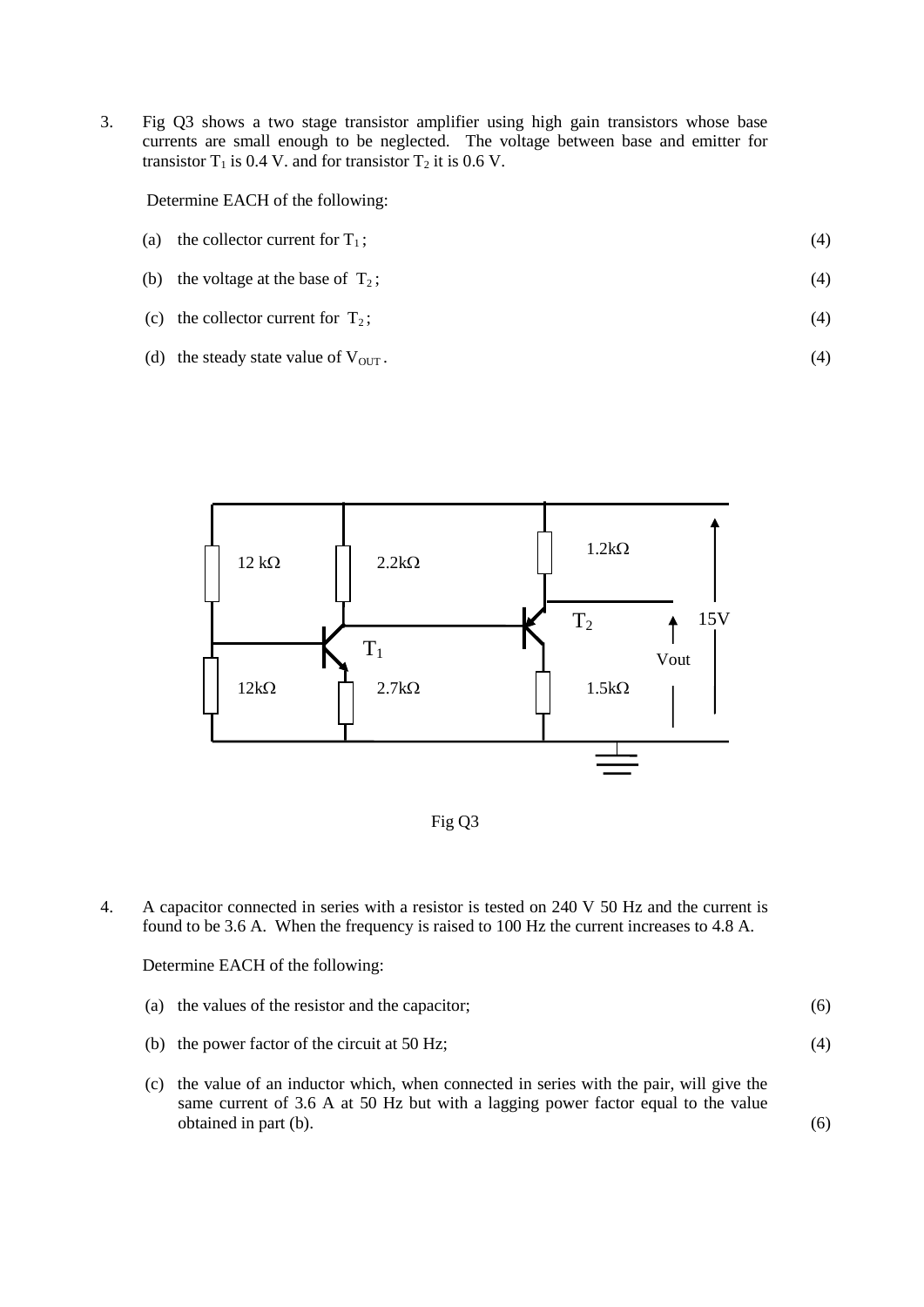5. A three phase, 240 V, 4 wire unbalanced system has a current in the red phase of 5 A at unity power factor and a current in the yellow phase of 8 A lagging by 30º. If the current in the neutral line is 1.93A in phase with the red line voltage.

Calculate EACH of the following:

| (a) the magnitude of the current in the blue line;     | (6) |
|--------------------------------------------------------|-----|
| (b) its angular relationship to the blue line voltage; | (6) |

- (c) the total power drawn by this unbalanced circuit. (4)
- 6. A 3 ph, 440 V, 60 Hz, 8 pole induction motor runs at a power factor of 0.85 lag and drives a load of 8 kW at a speed of 14.4 rev/sec. The stator loss is 1 kW and the rotational losses (windage and friction) amount to 0.8 kW.

Calculate EACH of the following:

| (a) | the synchronous speed;        | (3) |
|-----|-------------------------------|-----|
| (b) | the rotor copper loss;        | (5) |
| (c) | the input power to the motor; | (4) |
| (d) | the motor current.            | (4) |

|     | (a) State the main reason why switchboard instruments are supplied via instrument<br>transformers from the power circuits which they monitor.                        | (4) |
|-----|----------------------------------------------------------------------------------------------------------------------------------------------------------------------|-----|
|     | (b) Explain why it is hazardous to open circuit a current transformer whilst its primary is<br>still energised.                                                      | (4) |
| (c) | Sketch a circuit diagram showing an ammeter, a voltmeter and a wattmeter only fed<br>from a single phase supply via a current transformer and a voltage transformer. | (4) |
| (d) | An ammeter, a voltmeter and a wattmeter monitoring a single phase supply read 40 A,<br>240 V and 8 KW respectively.                                                  |     |
|     | Calculate the power factor of the circuit.                                                                                                                           | (4) |